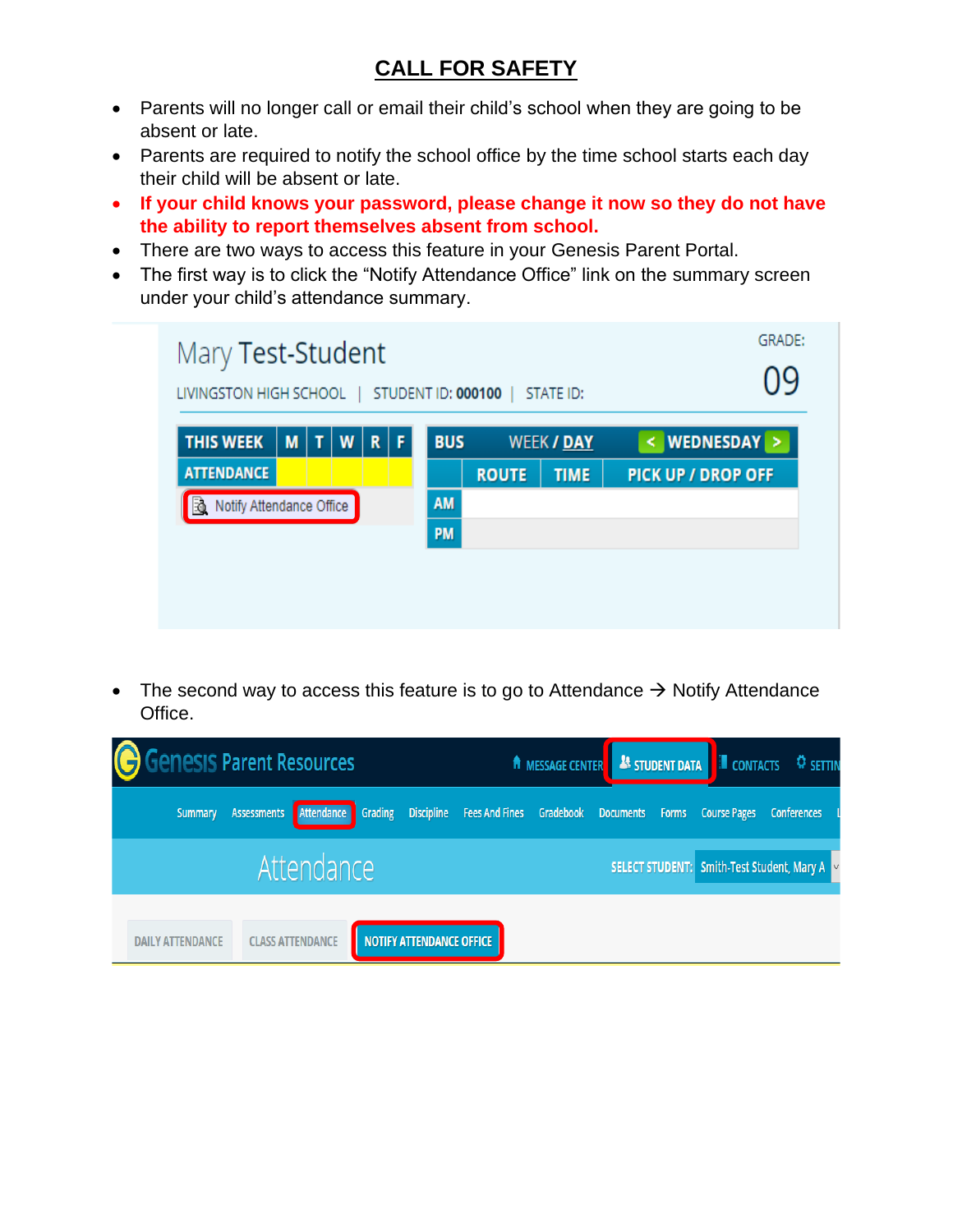- Choose "Absent" from the "**Student will be:**" dropdown.
- In the "**On Date**:" field enter the date your child will be absent.
- If your child will be out just one day you can leave the second date blank.
- Enter a date in the "**Up through and including (may leave blank)**" field If your child will be absent more than one day, Enter the ending date your child will be absent. Do not include the date they will return. You can choose a range of five days.
- Enter a comment which is required.
	- o If student is **not coming to school** today enter the reason for the absence.
	- o If the student is going to be **late to school** enter that the student will be late, the reason, and the expected time they will arrive to school. Your child will be marked absent until they arrive at school and check in with the office.
- Check off the name(s) of any of your children that will be absent.
- Click Submit to Office.

| Student will be: |                                                                             | Absent     |    |
|------------------|-----------------------------------------------------------------------------|------------|----|
| On Date:         |                                                                             | 09/06/2018 | ШĦ |
|                  | Up through and including (may leave blank)                                  | 09/07/2018 | 亜田 |
|                  | Check off each student for whom this pertains:<br>⊠ Mary Smith-Test Student |            |    |
|                  | Please leave a brief reason for the attendance request:                     |            |    |
|                  | My child is not feeling well today.                                         |            |    |
|                  |                                                                             |            |    |
|                  |                                                                             |            |    |